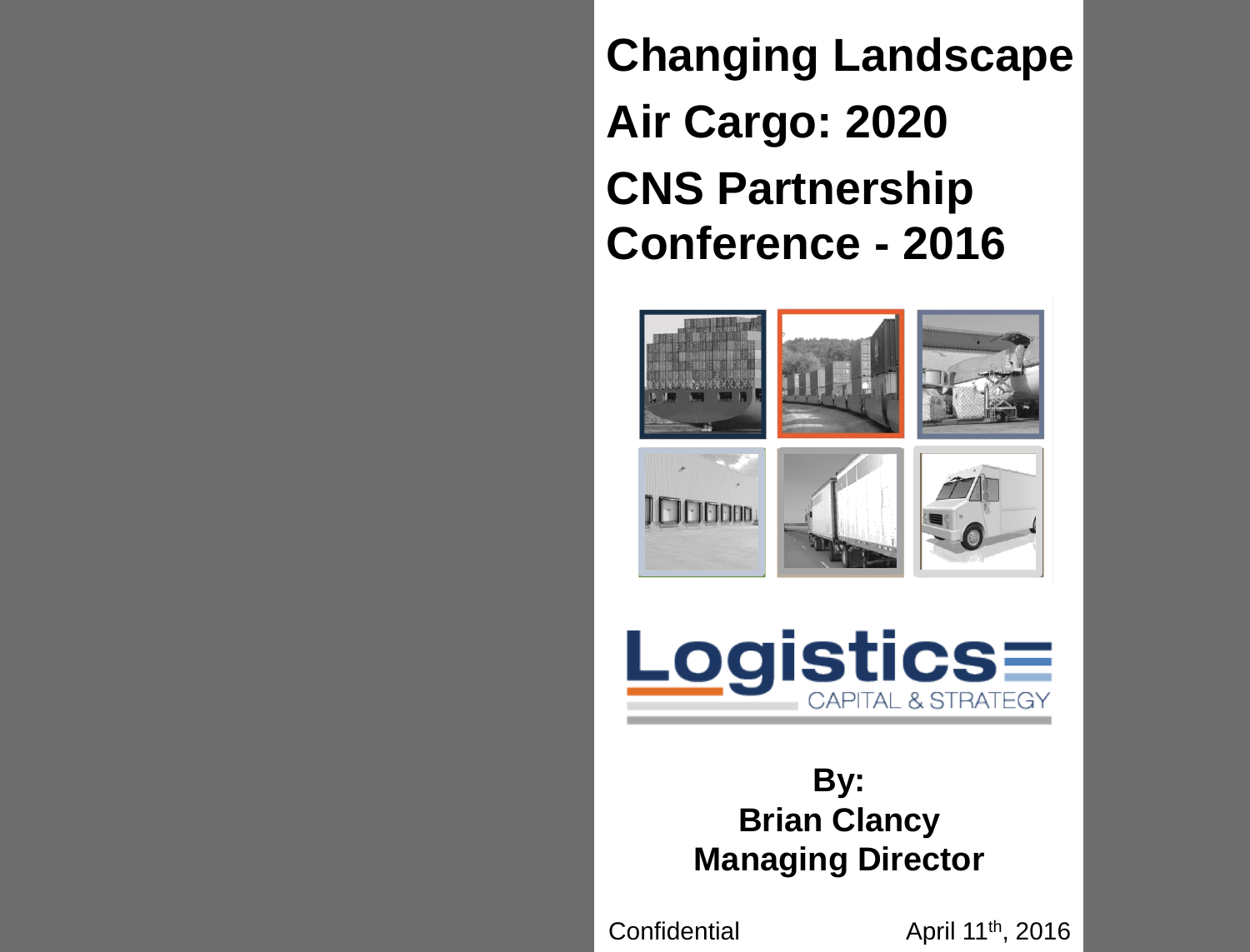## **I. Historical Perspective**

**II. Forecast Assumptions**

**III. Strategic Implications**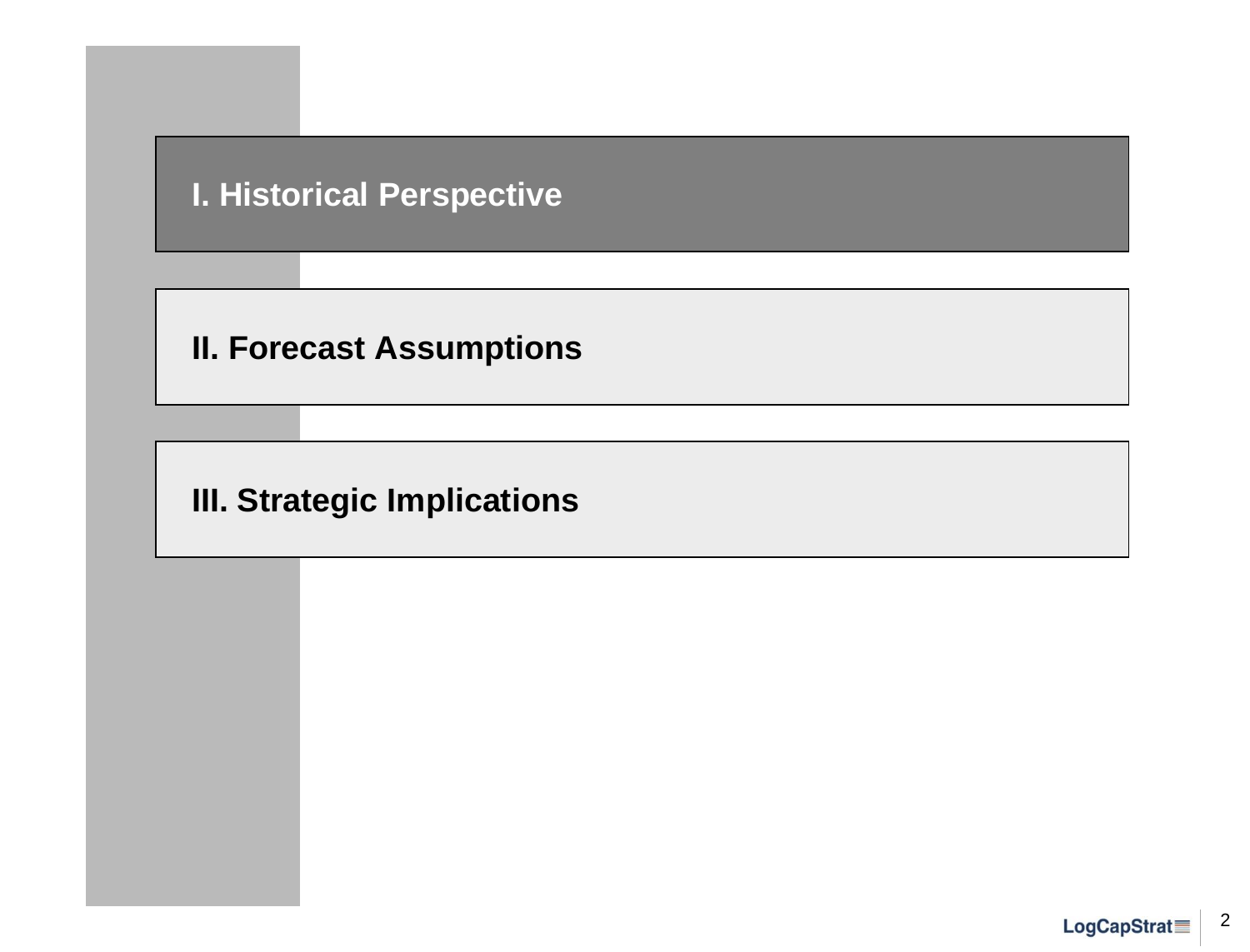# **Economic characteristics of air cargo are unique relative to other industries**

### **UNIQUE CHARACTERISTICS OF AIR CARGO INDUSTRY**

- Time and space are key dimensions of supply and demand
- One-way demand
- Perishability of capacity
- Network complexities
	- Demand and price are O&D-based
	- Supply and cost are leg-based
	- Allocation of revenue and cost is the root cause of evil in pricing and profitability
	- 50% of industry supply curve is a by-product of another industry (belly capacity)
- Patient capital with lower return expectations for the fastest growing freighter carriers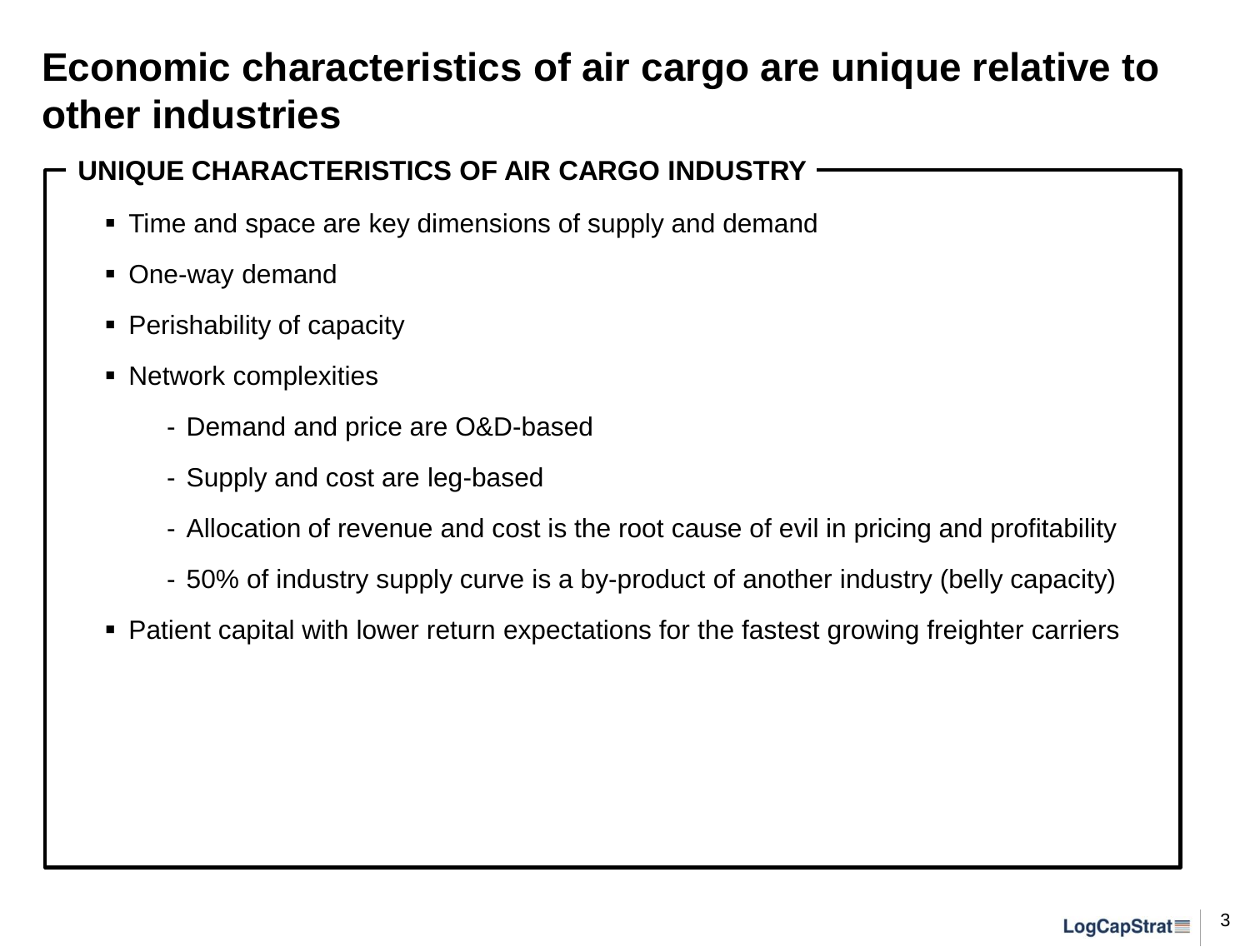## **U.S. air trade growth has been slow and mixed since 2010**



### **US AIR TRADE MARKET GROWTH: 2010 – 2015**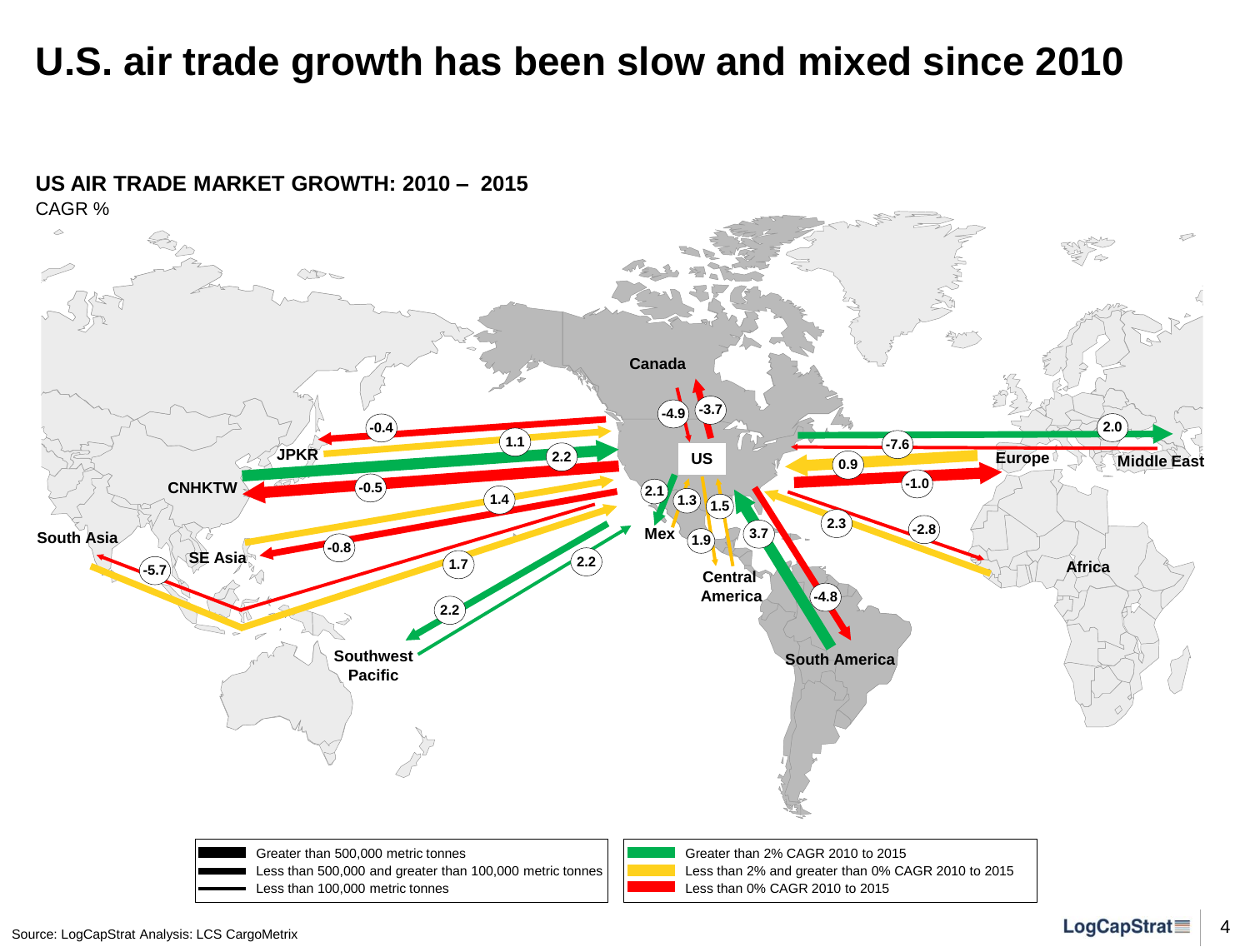# **West coast port slow down in 2015 generated a mini rally in the Transpacific market otherwise results were weak**

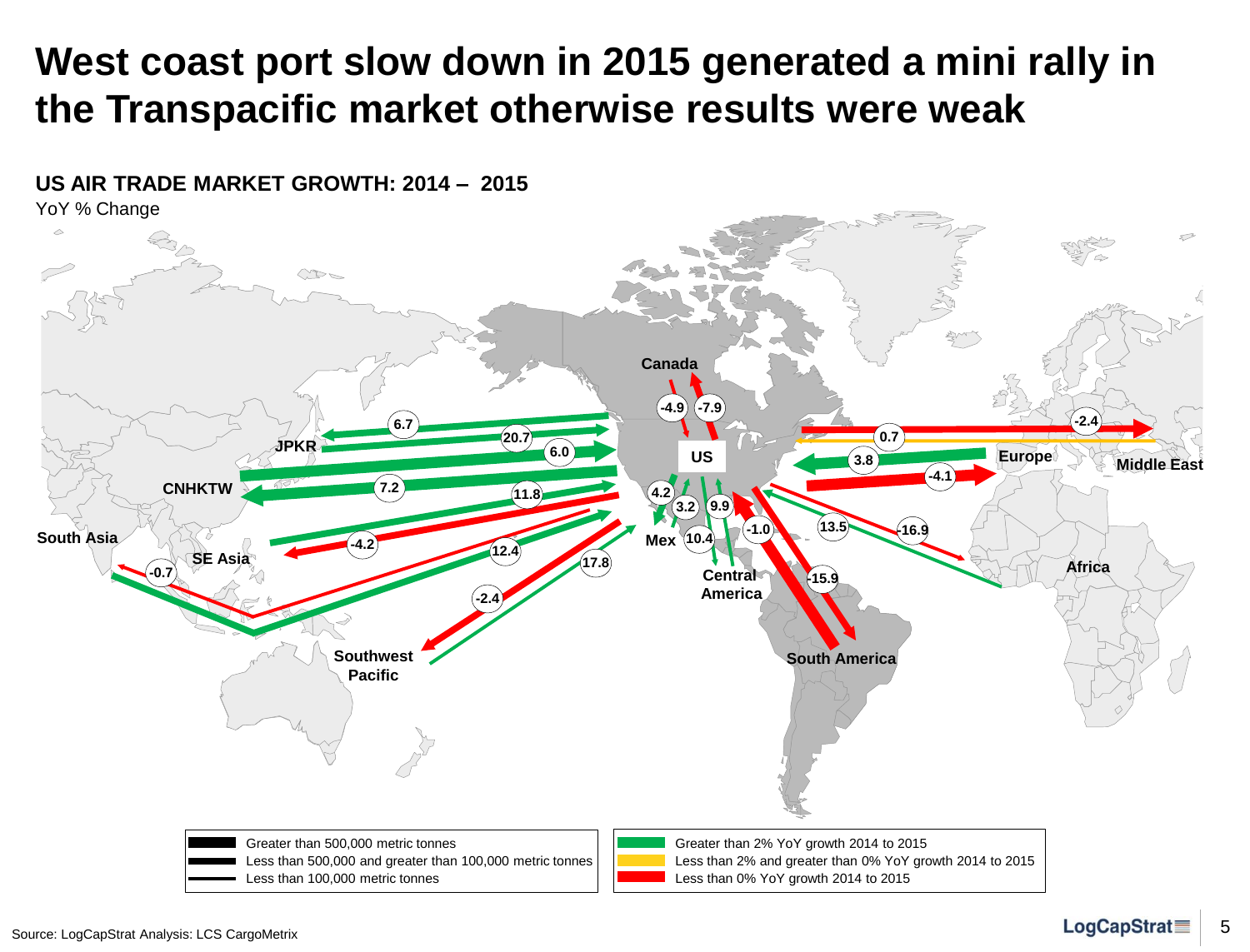# **Transpacific surge was concentrated in the first half of 2015 and currency headwinds stalled U.S. air export growth**

**US IMPORTS AND EXPORTS TO WORLD REGIONS GROWTH TREND: 2014 – 2015**



Note: EMEA includes Europe, Middle East, and Africa

Source: LogCapStrat Analysis: LCS CargoMetrix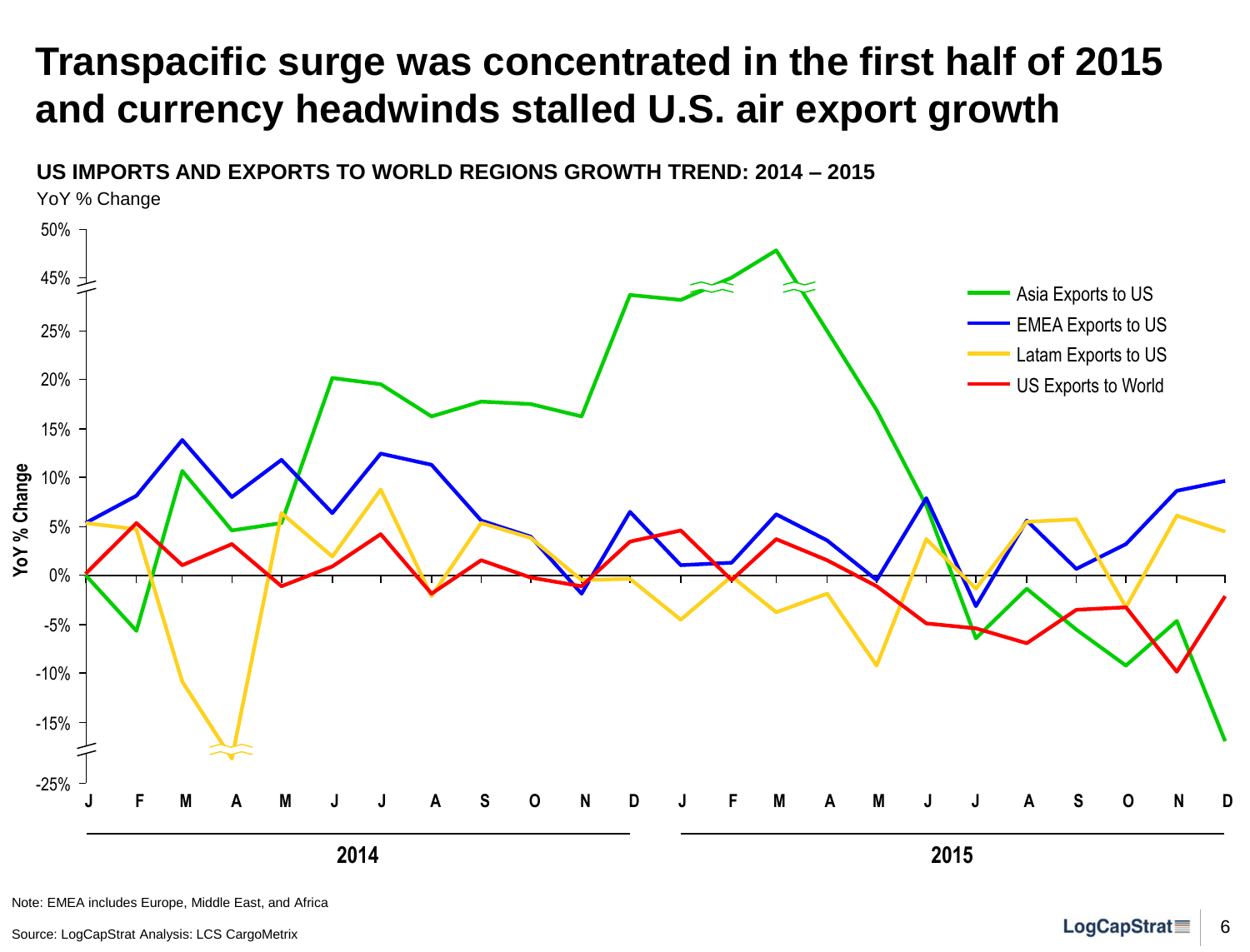# **Relationship between U.S. air import growth and U.S. GDP is volatile and not always economically driven**



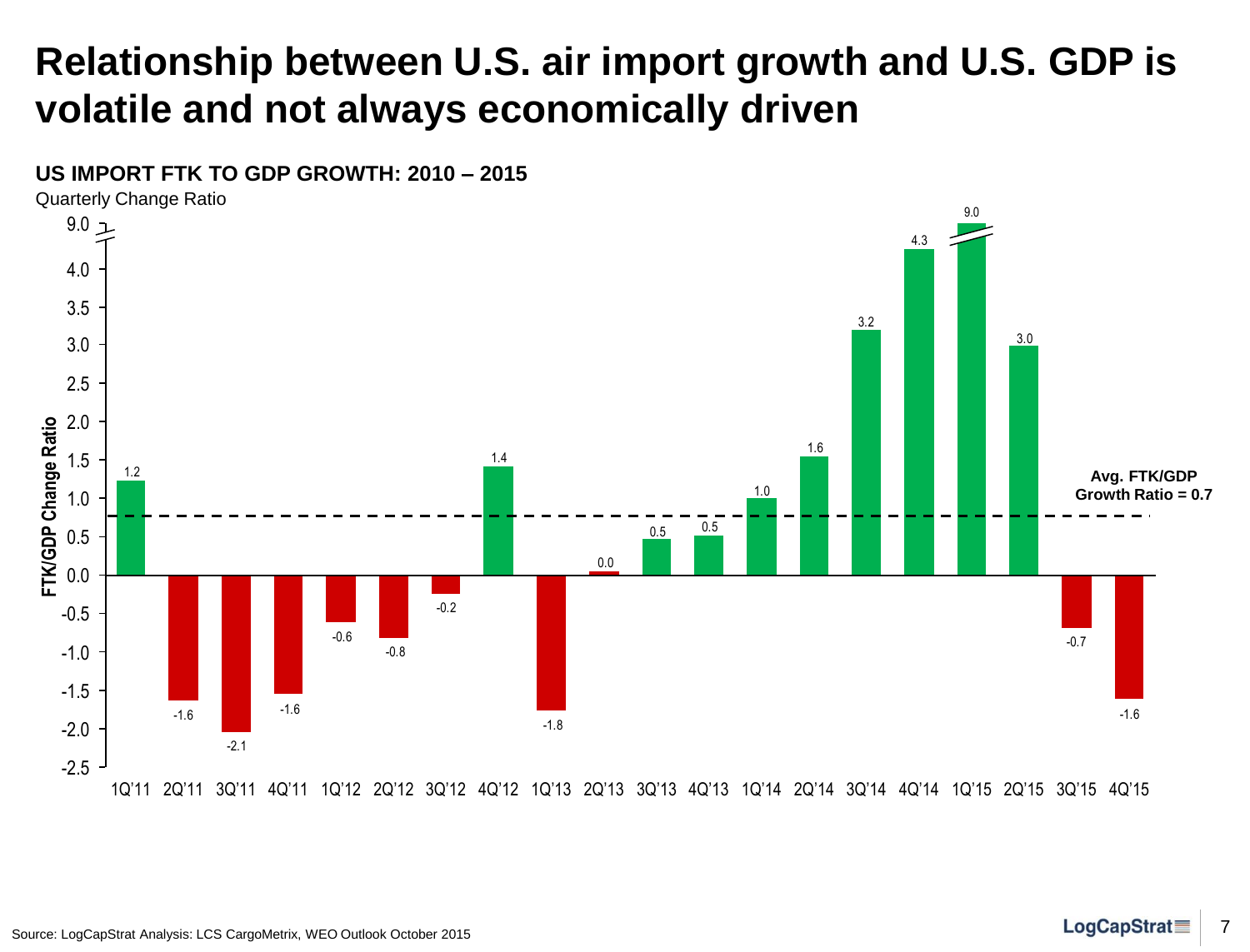# **Major gateways are taking share as forwarders and carriers consolidate operations to drive handling scale**

**US INTERNATIONAL AIR CARGO GATEWAY COMPETITIVE POSITION**

2010 – 2015 CAGR vs. 2015 Air Weight Share of US Total

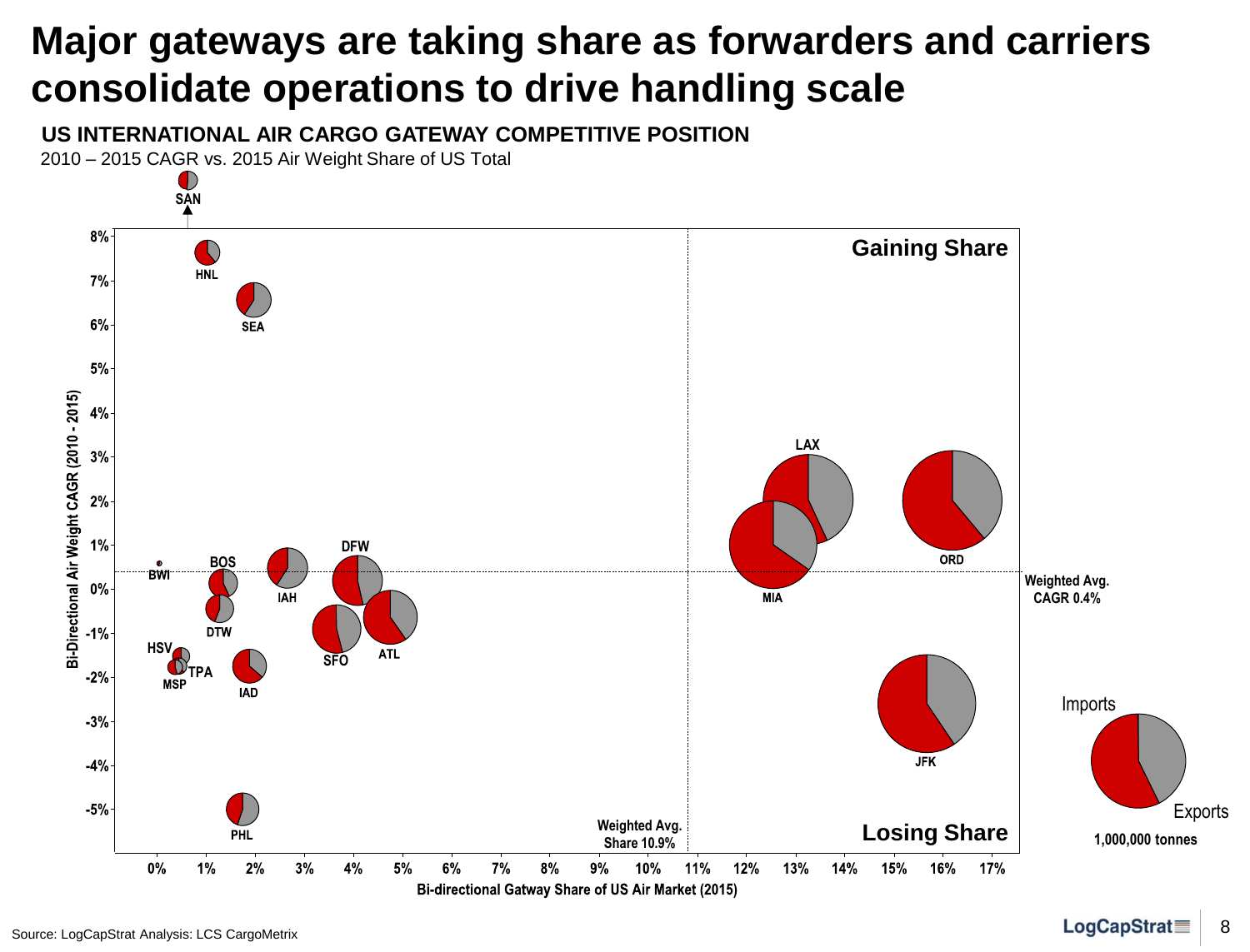# **Aerospace was the fastest growing air import vertical followed by perishables and household goods between 2010 and 2015**

#### **US AIR IMPORTS HISTORICAL GROWTH BY VERTICAL: 2010 – 2015**

CAGR %, 2015 Segment Size



Source: LogCapStrat analysis; LCS CargoMetrix **Example 2009** Source: LogCapStrat **Example 2009**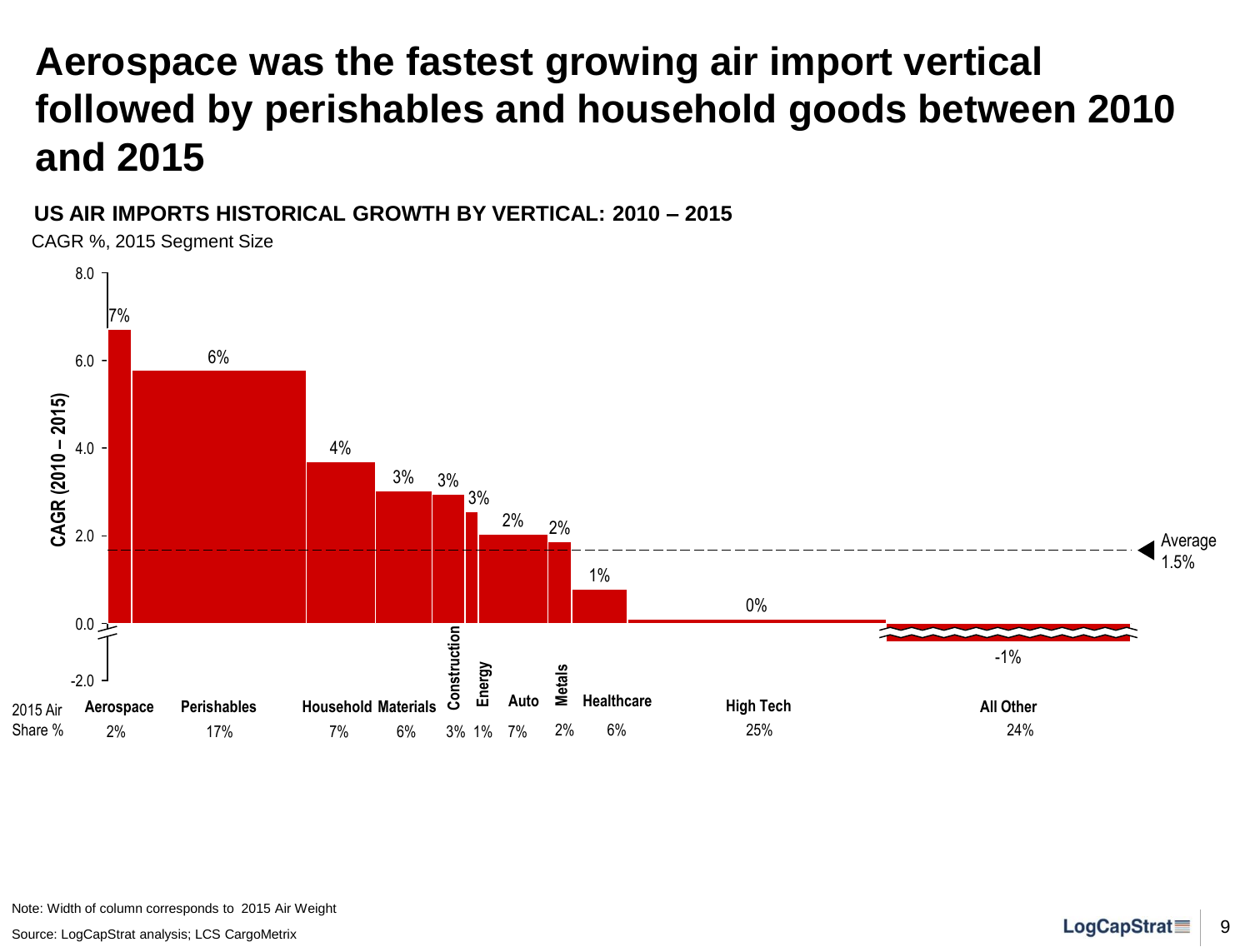## **Perishables, automotive, and household were the biggest contributors of absolute growth over the last five years**

#### **US IMPORT AND EXPORT INCREMENTAL GROWTH BY VERTICAL: 2010 – 2015**

Volume in thousand metric tonnes



Note: All Other includes Construction, Transport, Materials, Extraction, Industrial, Metals, Hightech, and Chemicals Source: LogCapStrat Analysis: LCS CargoMetrix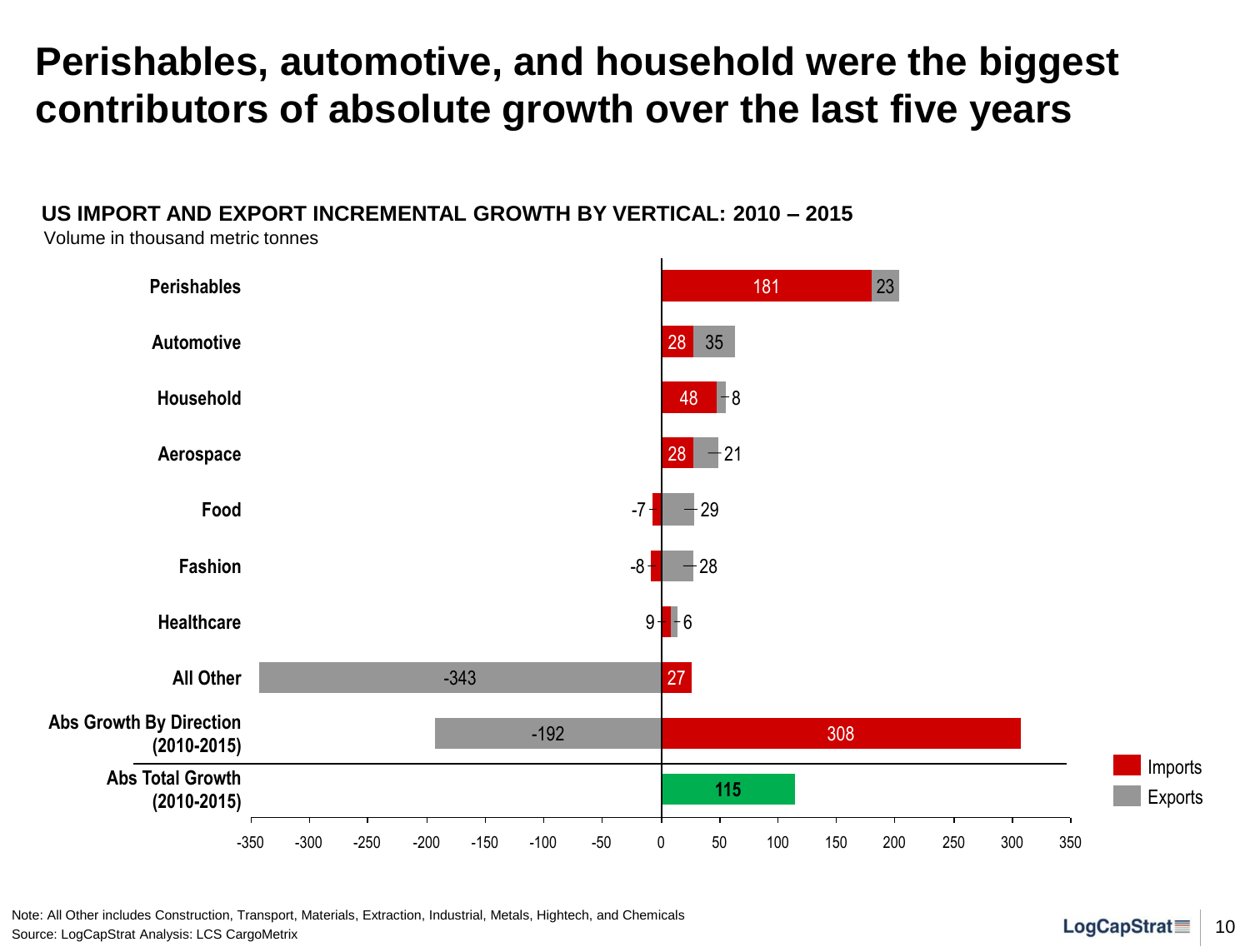## **High tech air import weight penetration rate has been contracting at almost 5% per year since 2010 as shippers optimize their supply chain modal mix**



#### LogCapStrat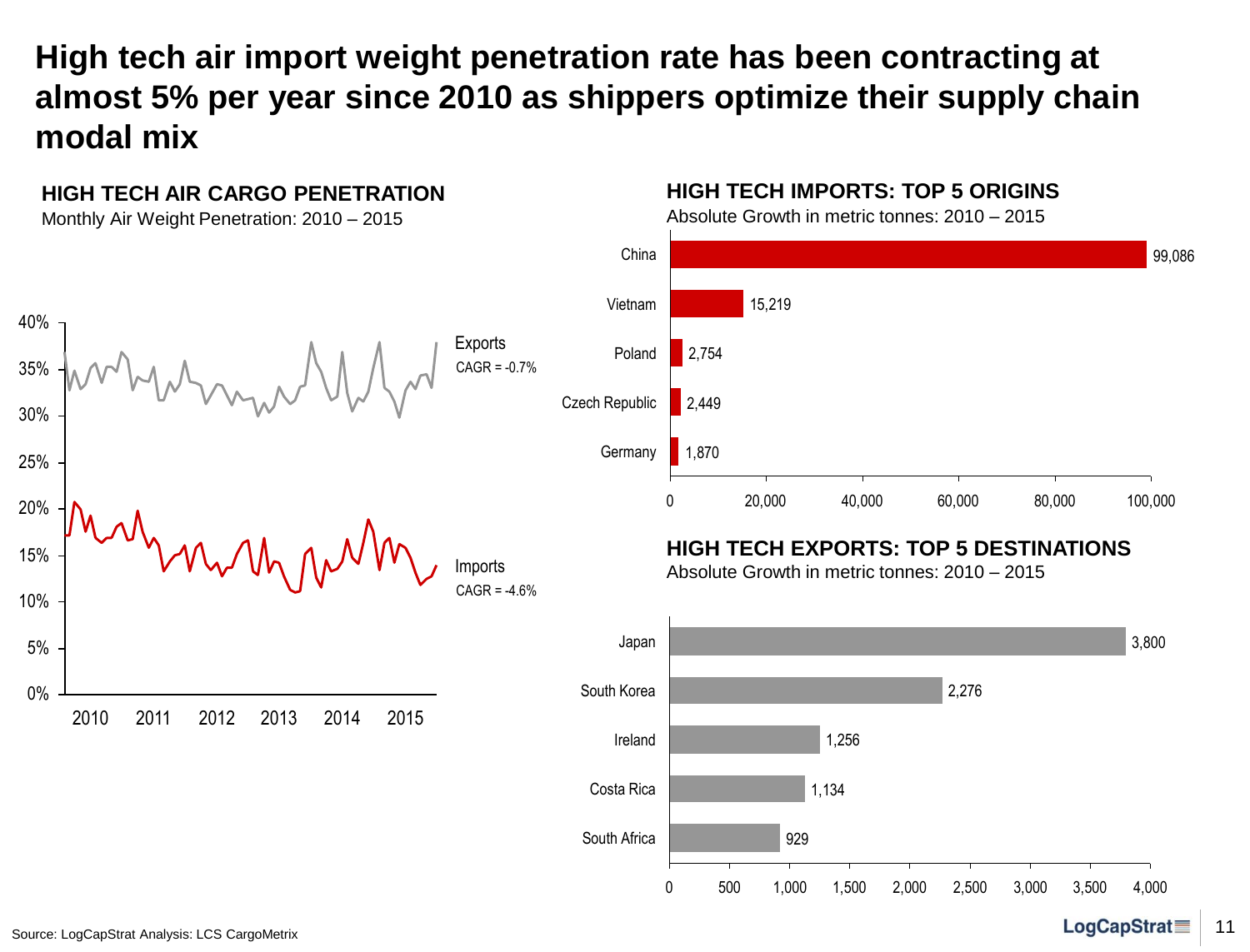## **South America remains the primary sourcing point for U.S. perishables air imports and Asia is the primary customer base for air exports**



#### **PERISHABLES AIR CARGO PENETRATION**

Monthly Air Weight Penetration: 2010 – 2015

#### **PERISHABLES IMPORTS: TOP 5 ORIGINS**

Absolute Growth in metric tonnes: 2010 – 2015



#### **PERISHABLES EXPORTS: TOP 5 DESTINATIONS**

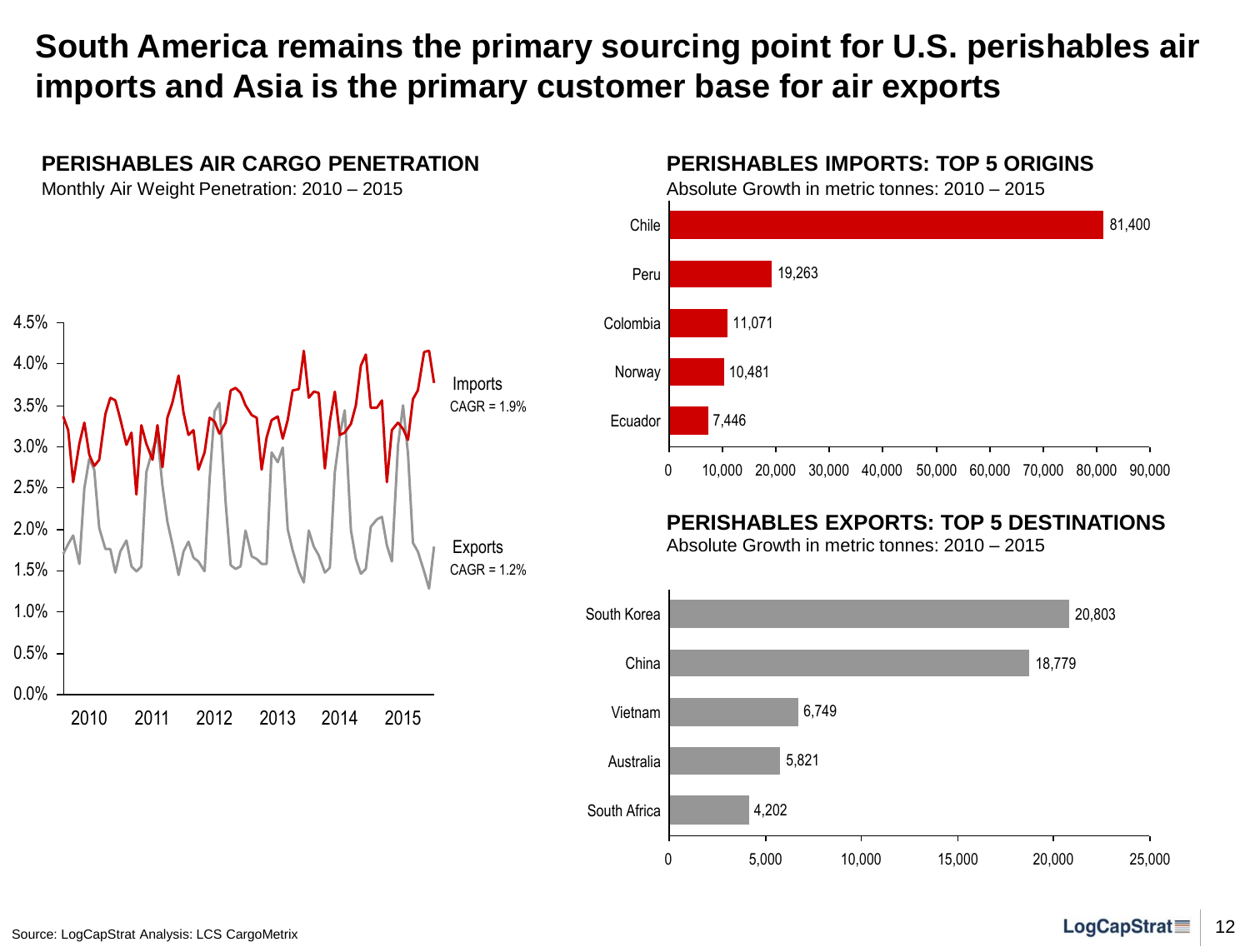# **Vietnam generated the most incremental growth in fashion air import volumes since 2010**

#### **FASHION AIR CARGO PENETRATION**

Monthly Air Weight Penetration: 2010 – 2015



#### **FASHION IMPORTS: TOP 5 ORIGINS**

Absolute Growth in metric tonnes: 2010 – 2015



### **FASHION EXPORTS: TOP 5 DESTINATIONS**

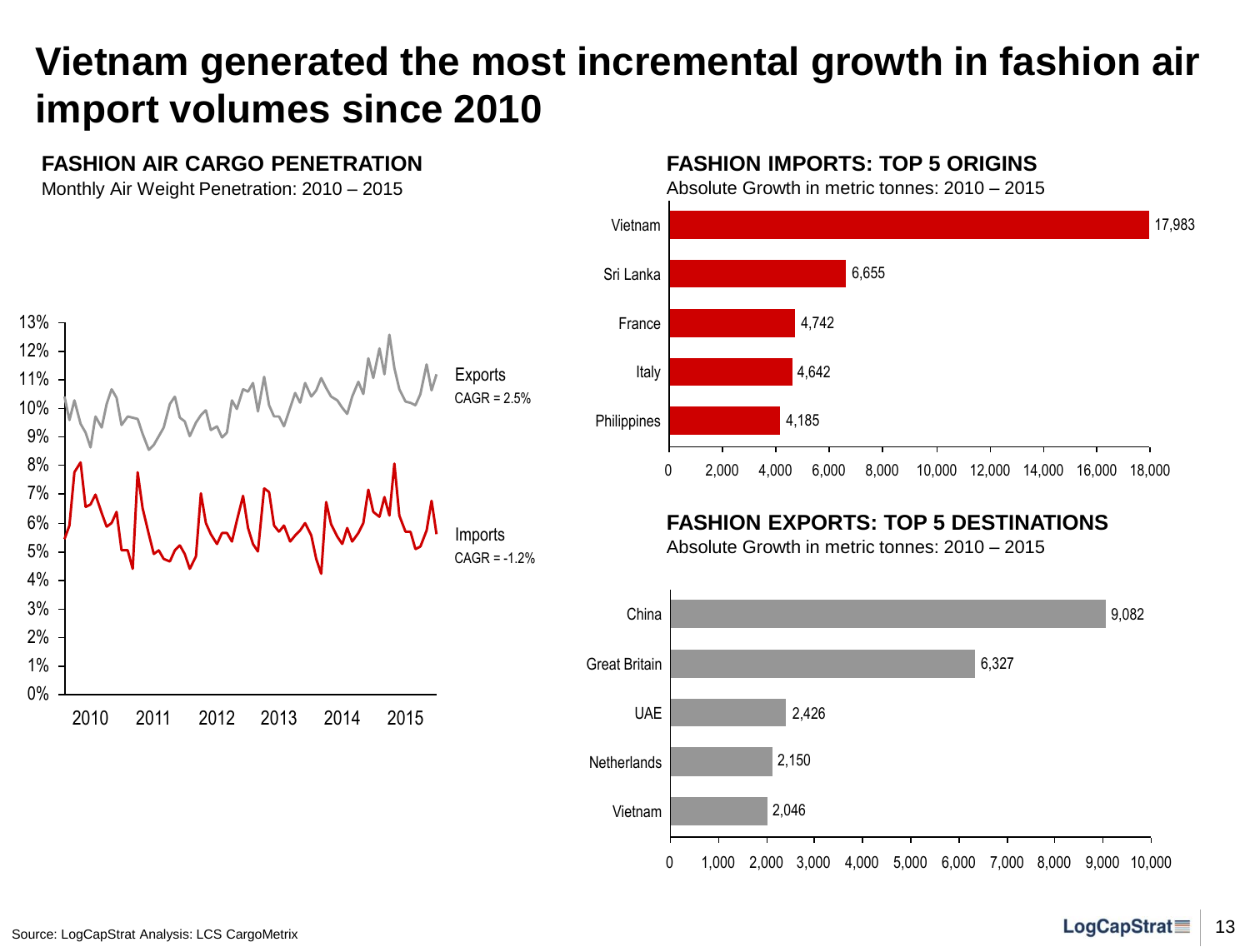# **Automotive volumes are increasingly bi-directional between the same set of countries**

#### **AUTOMOTIVE AIR CARGO PENETRATION**

Monthly Air Weight Penetration: 2010 – 2015



#### **AUTOMOTIVE IMPORTS: TOP 5 ORIGINS**

Absolute Growth in metric tonnes: 2010 – 2015



### **AUTOMOTIVE EXPORTS: TOP 5 DESTINATIONS**

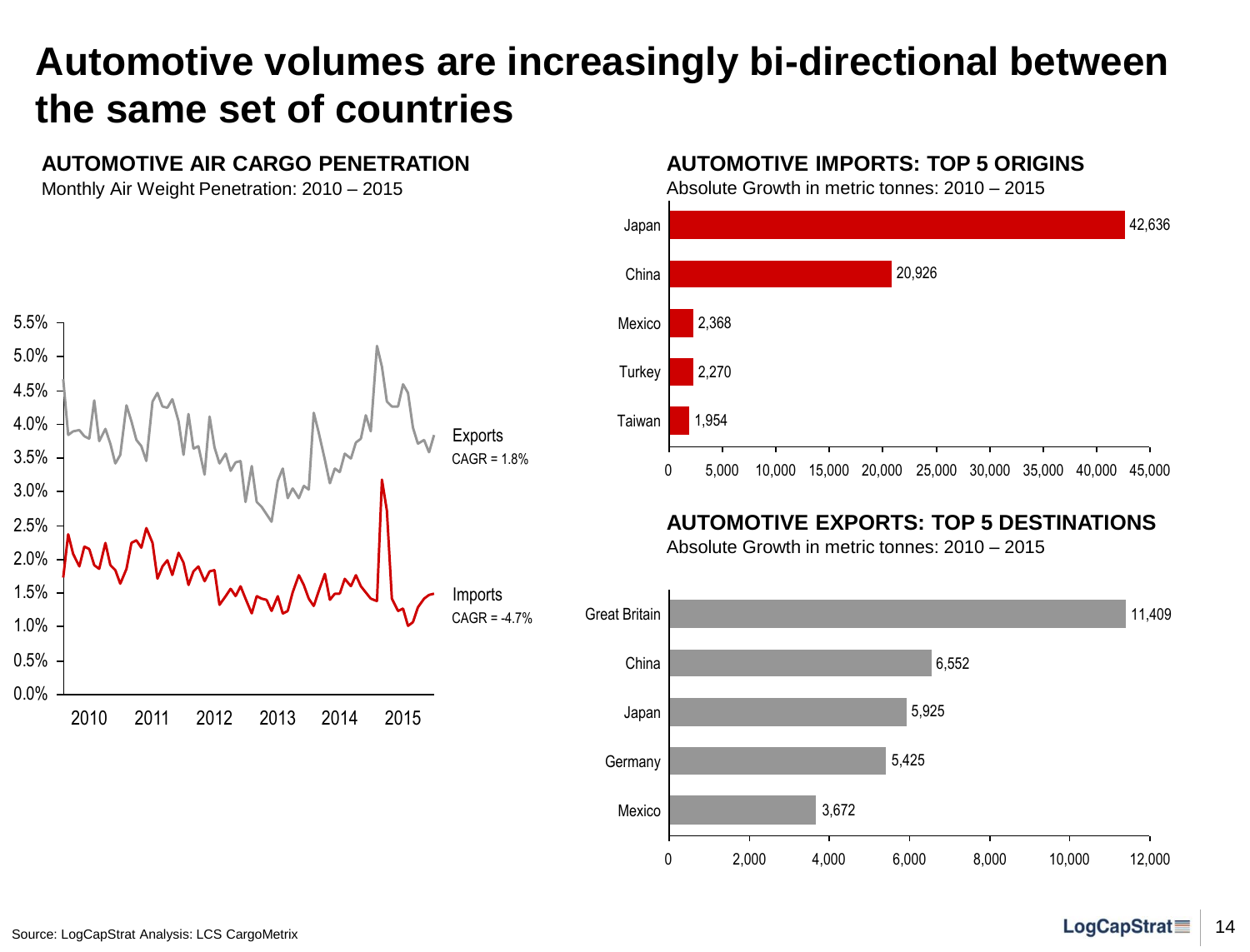# **India and China account for over 50% of the growth in healthcare imports into the U.S.**

#### **HEALTHCARE AIR CARGO PENETRATION**

Monthly Air Weight Penetration: 2010 – 2015



#### **HEALTHCARE IMPORTS: TOP 5 ORIGINS**

Absolute Growth in metric tonnes: 2010 – 2015



### **HEALTHCARE EXPORTS: TOP 5 DESTINATIONS**

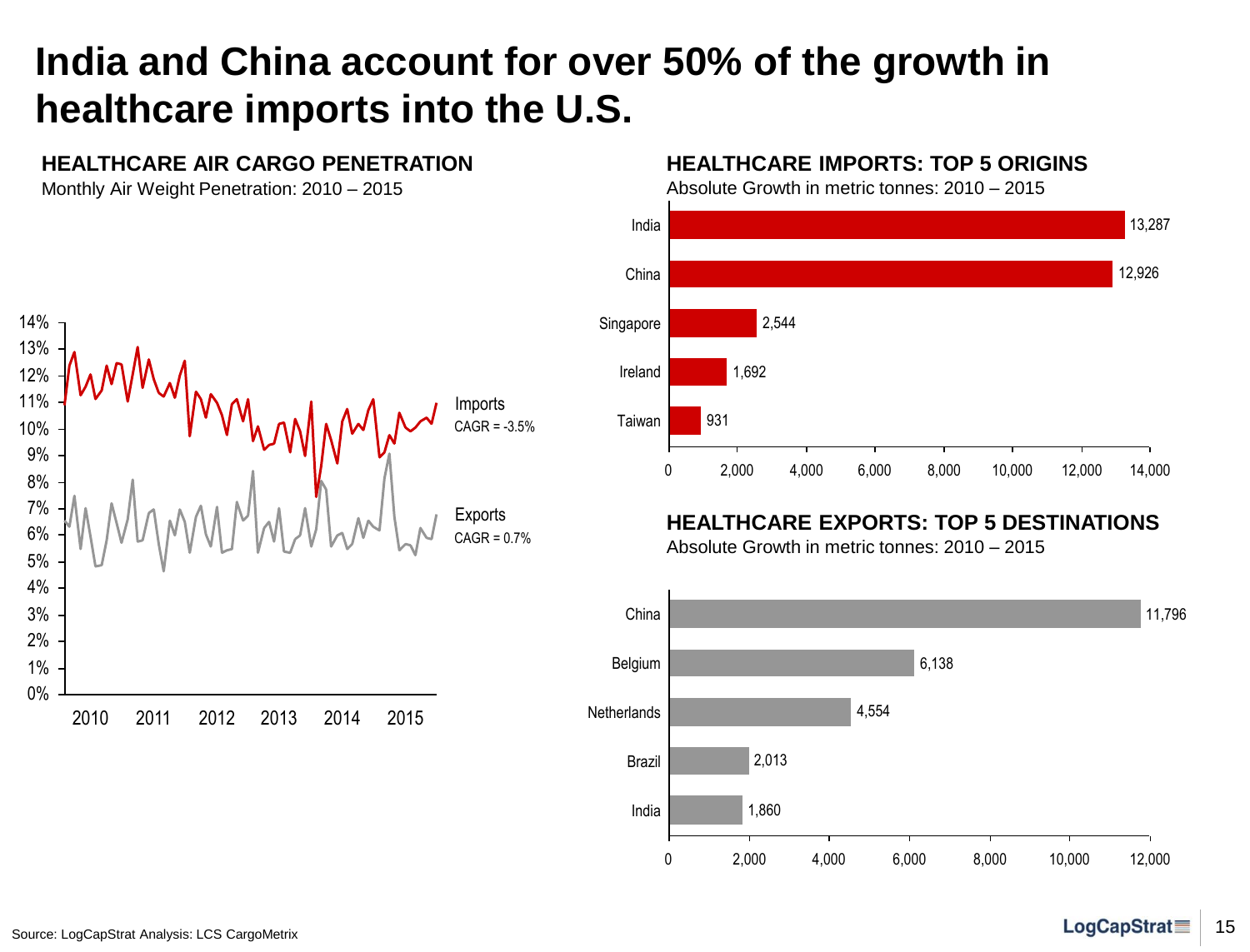### **I. Historical Perspective**

**II. Forecast Assumptions**

**III. Strategic Implications**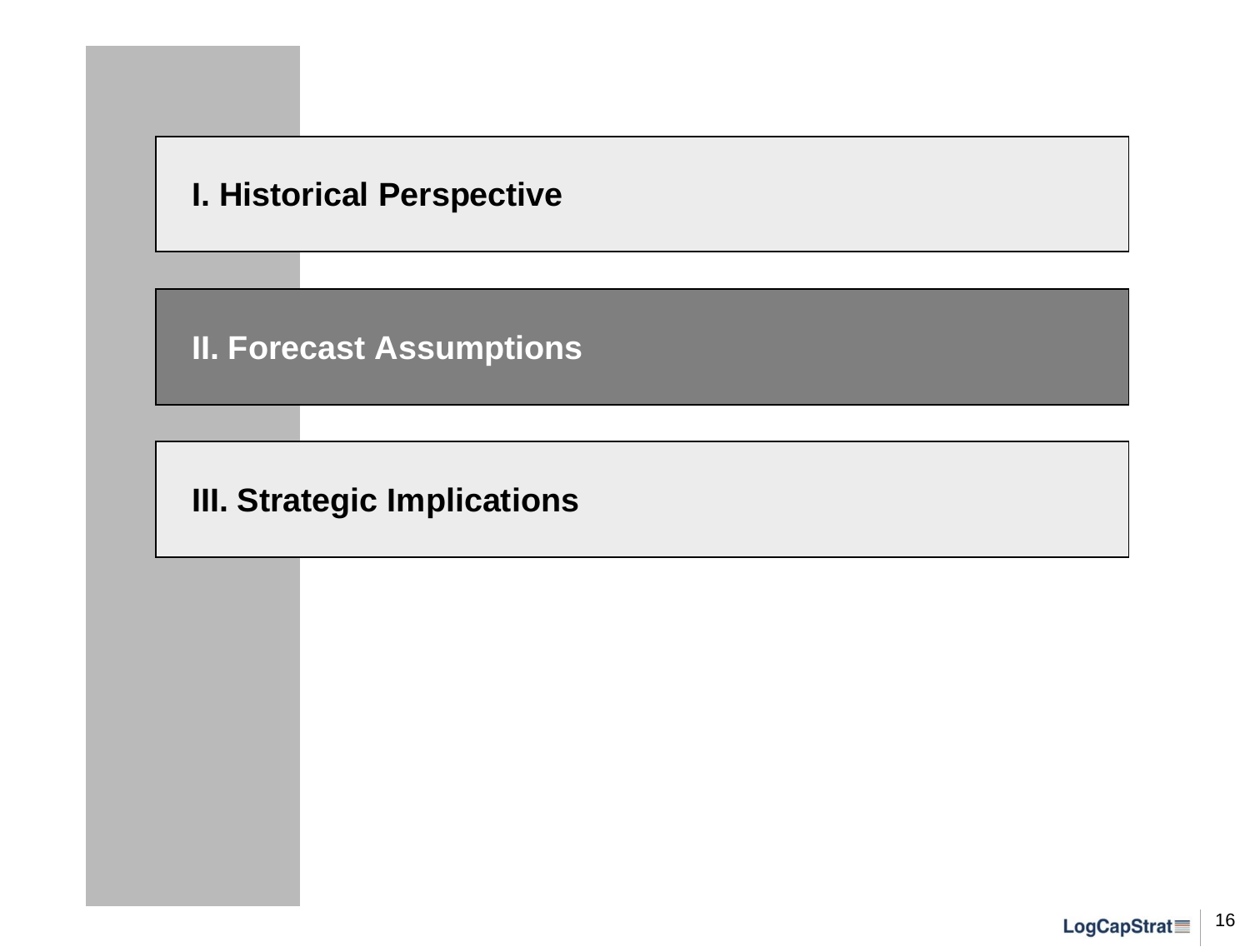# **The air cargo industry will continue to face challenges from macro economic trends and resulting network adjustments**

### **FACTORS IMPACTING AIR CARGO DEMAND: 2016-2020**

| <b>Slow Growing Episodic</b><br><b>Demand</b>         | Volatility in consumer demand<br>Amplified industry cyclicality<br>• Volatility in manufacturing                                                                                                                                                                                                                                                                                                                 |
|-------------------------------------------------------|------------------------------------------------------------------------------------------------------------------------------------------------------------------------------------------------------------------------------------------------------------------------------------------------------------------------------------------------------------------------------------------------------------------|
| <b>Declining Length of Haul</b>                       | • Reduction in supply chain length (ex. Asia to Mexico manufacturing)<br>• Seek to lower freight costs<br>• Reduced pipeline inventory<br>• Increased customer service levels                                                                                                                                                                                                                                    |
| <b>Rising Shipment Density</b>                        | • Product design optimization to maximize shipping density, handling<br>efficiency and shock protection<br>Reduce demand for volumetric transportation capacity<br>• Lowered freight costs<br>• Reduce storage footprint requires less distribution center capacity and<br>retail shelf space                                                                                                                    |
| <b>Shift to Hybrid Inventory</b><br><b>Strategies</b> | Low interest rates reduce opportunity cost of capital of pipeline<br>inventory and safety stock<br>• Reduced shipping frequency and increased average shipment size<br>• Shipment consolidation and extensive use of modal substitution<br>Priority express $\rightarrow$ deferred express; Air freight $\rightarrow$ sea freight;<br>Truckload $\rightarrow$ intermodal; LTL $\rightarrow$ multi-stop truckload |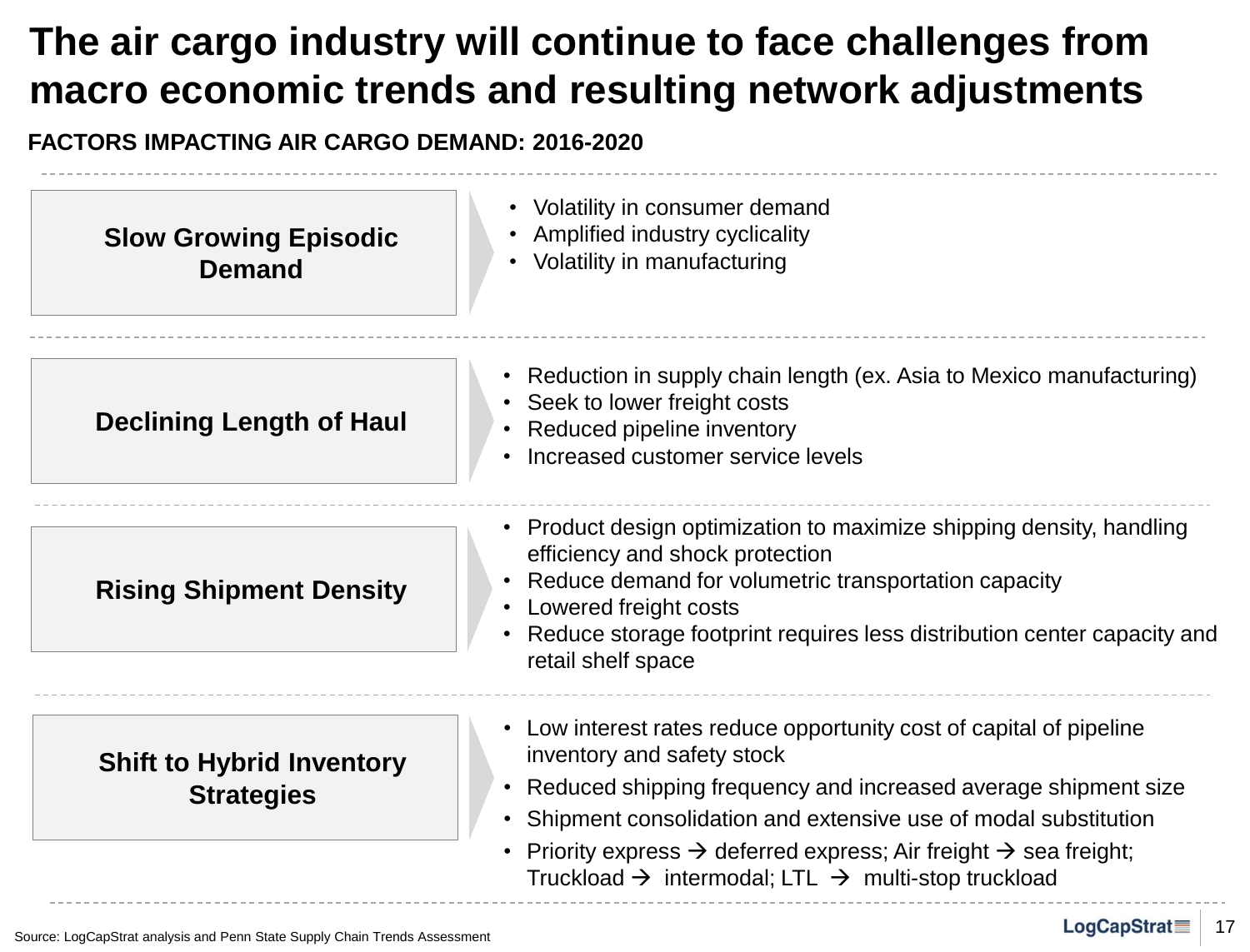## **Personal wage growth is still the most important variable that triggers end-user demand and air trade growth – it is now a key political theme**

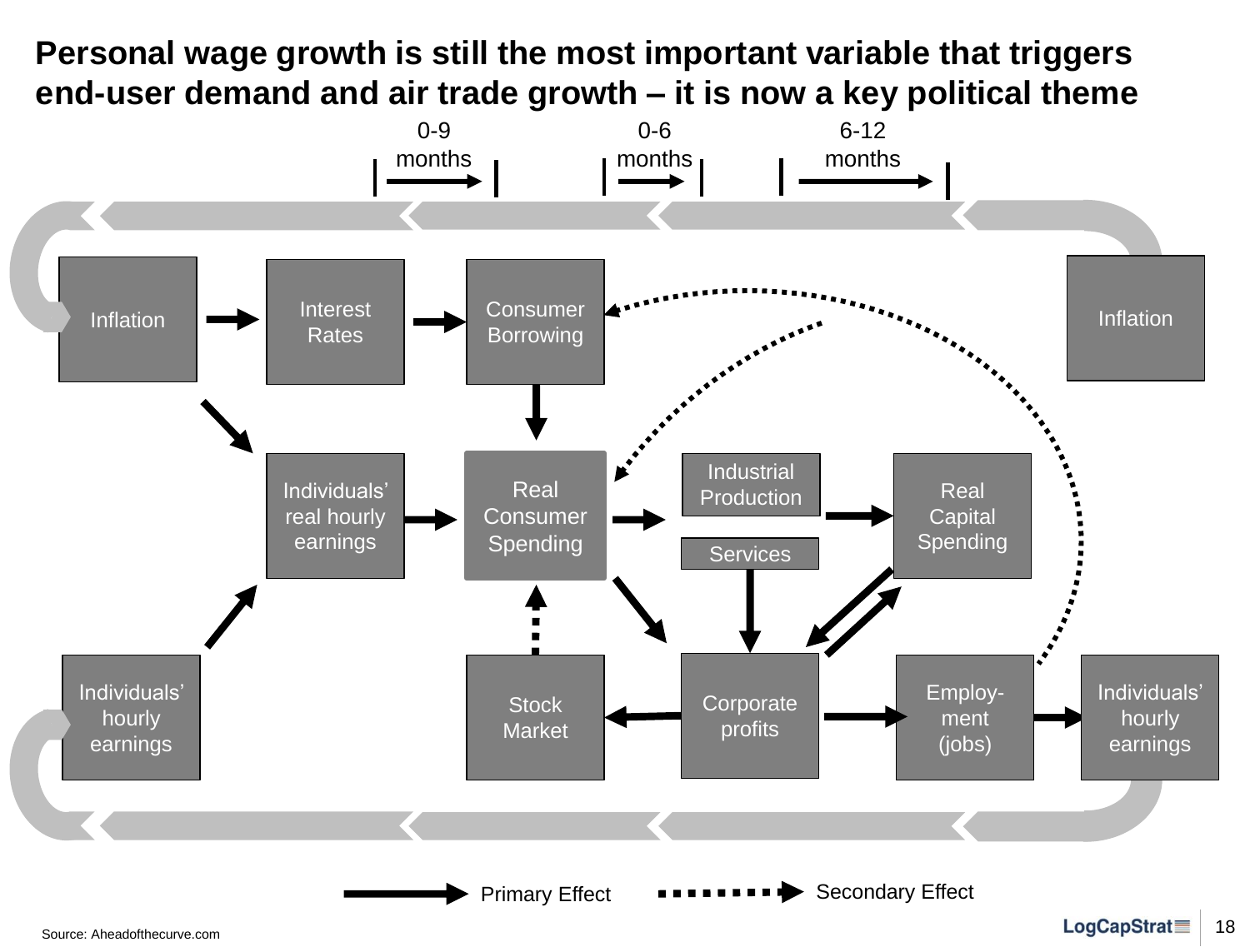# **Air cargo market consists of four end-user segments**

### **PRIMARY AIR CARGO DEMAND DRIVERS: 2015**

| <b>Characteristic</b>                                        | <b>High Value Density</b><br><b>Product</b>                                                               | <b>Physically</b><br><b>Perishable Product</b>                                  | <b>Economic Process</b><br><b>Impairment</b>                                                                                                           | <b>Economic Order</b><br>Quantity                                                                                                                |
|--------------------------------------------------------------|-----------------------------------------------------------------------------------------------------------|---------------------------------------------------------------------------------|--------------------------------------------------------------------------------------------------------------------------------------------------------|--------------------------------------------------------------------------------------------------------------------------------------------------|
| <b>Definition of usage</b><br>driver                         | High value products<br>use air cargo<br>minimize inventory<br>carrying costs, risk of<br>damage and theft | Low value products<br>that have limited<br>physical shelf life                  | Equipment or parts<br>used to deliver a high<br>value service will use<br>air cargo to avoid<br>service disruption<br>and associated<br>economic costs | Slower transit times<br>result in lost sales<br>and high inventory<br>costs, therefore<br>decreased transit<br>times provide a cost<br>advantage |
| <b>Product examples</b>                                      | Cell phones, laptops,<br>semiconductors,<br>pharmaceuticals                                               | Cut flowers, seafood,<br>fruit, vegetables,<br>certain life science<br>products | Components feeding<br>automotive assembly<br>plant, spare parts for<br>textile machinery                                                               | Fast fashion, online<br>retailers                                                                                                                |
| <b>North America air</b><br><i>imports</i><br>(air weight %) | 29%                                                                                                       | 16%                                                                             | 54%                                                                                                                                                    | 1%                                                                                                                                               |
| <b>North America air</b><br>exports<br>(air weight %)        | 25%                                                                                                       | 9%                                                                              | 63%                                                                                                                                                    | 1%                                                                                                                                               |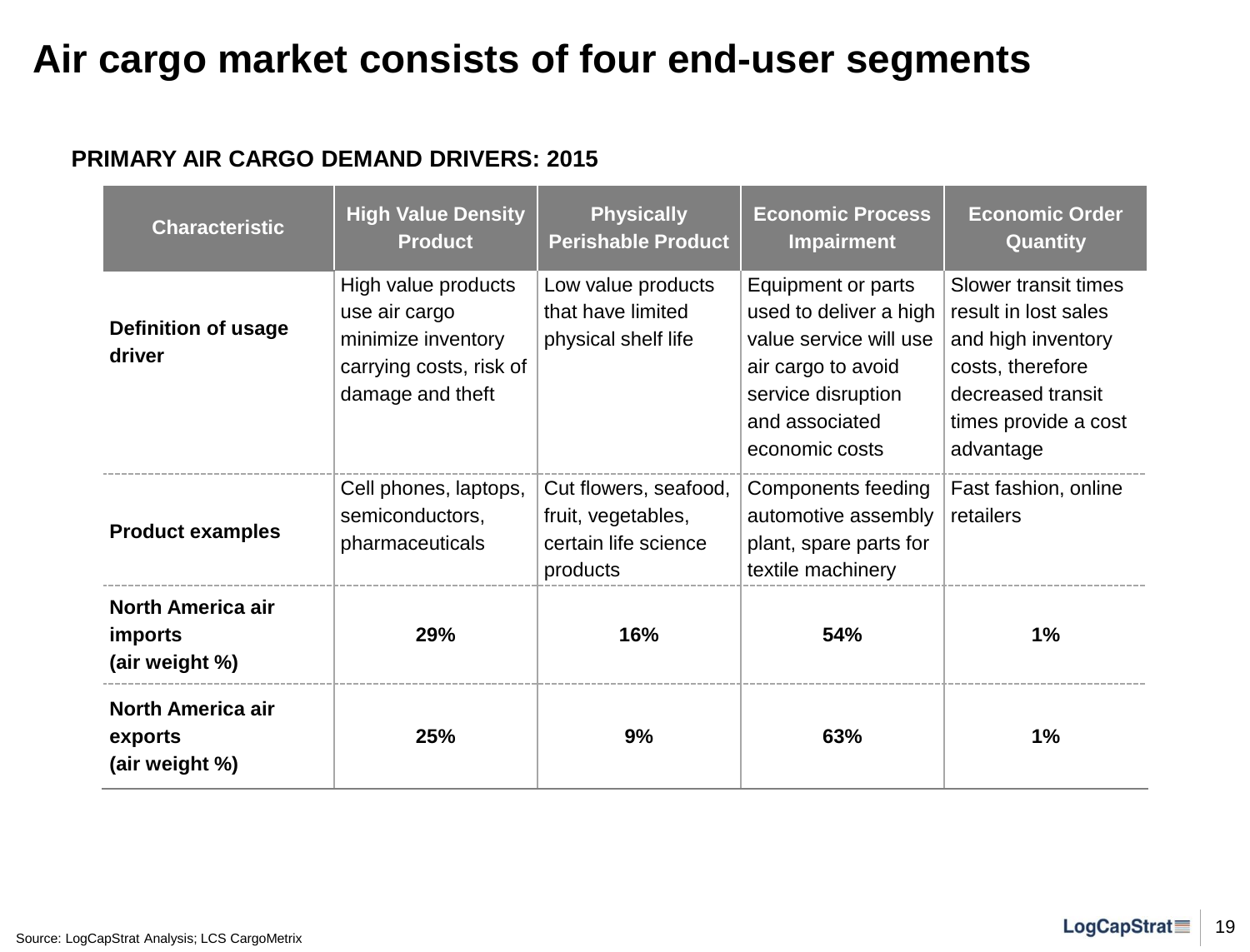# **Economic process impairment is the primary air freight use case for most verticals whereas unit value drives high tech**

#### **US AIR IMPORTS VOLUME SHARE BY VERTICAL AND AIR FREIGHT USE CASE: 2015**

Volume in thousand metric tonnes

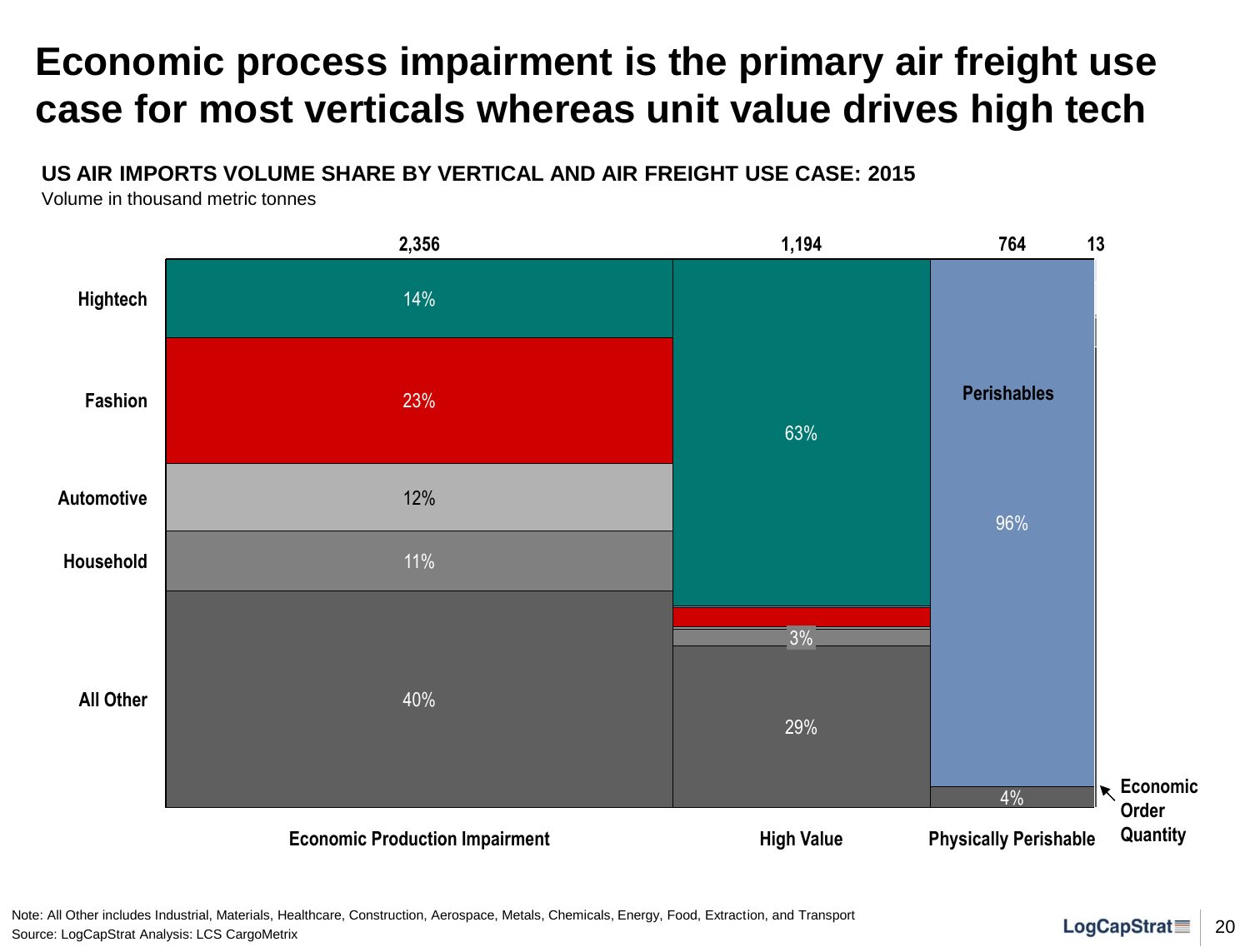# **U.S air import growth multipliers vary considerably by shipper/use case segment**

### **U.S. AIR IMPORT SHIPPER/USE CASE SEGMENT CHARACTERISTICS**

| $%$ of<br>Weight | <b>Shipper</b><br><b>Segment</b>     | <b>Industries</b><br><b>Examples</b>                                     | <b>Strategic Implications</b>                                                                                                                                                     | <b>US Air Import Growth</b><br><b>Rate Relative to GDP:</b><br>2010-2015 |
|------------------|--------------------------------------|--------------------------------------------------------------------------|-----------------------------------------------------------------------------------------------------------------------------------------------------------------------------------|--------------------------------------------------------------------------|
|                  | <b>Planned Users</b>                 |                                                                          |                                                                                                                                                                                   |                                                                          |
| 29%              | High Value /<br><b>Weight Ratios</b> | • Mobile phones<br>$\blacksquare$ IT equip<br>• Healthcare               | - Highest unit value products remain air freight<br>users while lower unit value shift to ocean<br>and/or near shoring – highly granular supply<br>chain segmentation             | 0.6x                                                                     |
| 16%              | Physical<br>Perishability            | $\blacksquare$ Fresh fruit<br>• Seafood<br>• Flowers                     | • Cost of doing business in near term but<br>refrigeration technology will enable mode shift<br>- carbon footprint risk in EU                                                     | 4.1x                                                                     |
| 1%               | Economic Order<br>Quantity           | • Apparel<br>• Manufacturing                                             | • Further optimization of supply chain transit<br>times to reduce carrying and handling costs                                                                                     | $-3.3x$                                                                  |
|                  | <b>Emergency Users</b>               |                                                                          |                                                                                                                                                                                   |                                                                          |
| 54%              | Economic<br>Process<br>Impairment    | • Components<br>for assembly<br>• Spare parts<br>production<br>machinery | • Rebounding industrial production triggers<br>increased plant shutdown risk<br>• Production machinery<br>• Automotive parts for assembly<br>• Color dyes<br>• Packaging material | $-0.1x$                                                                  |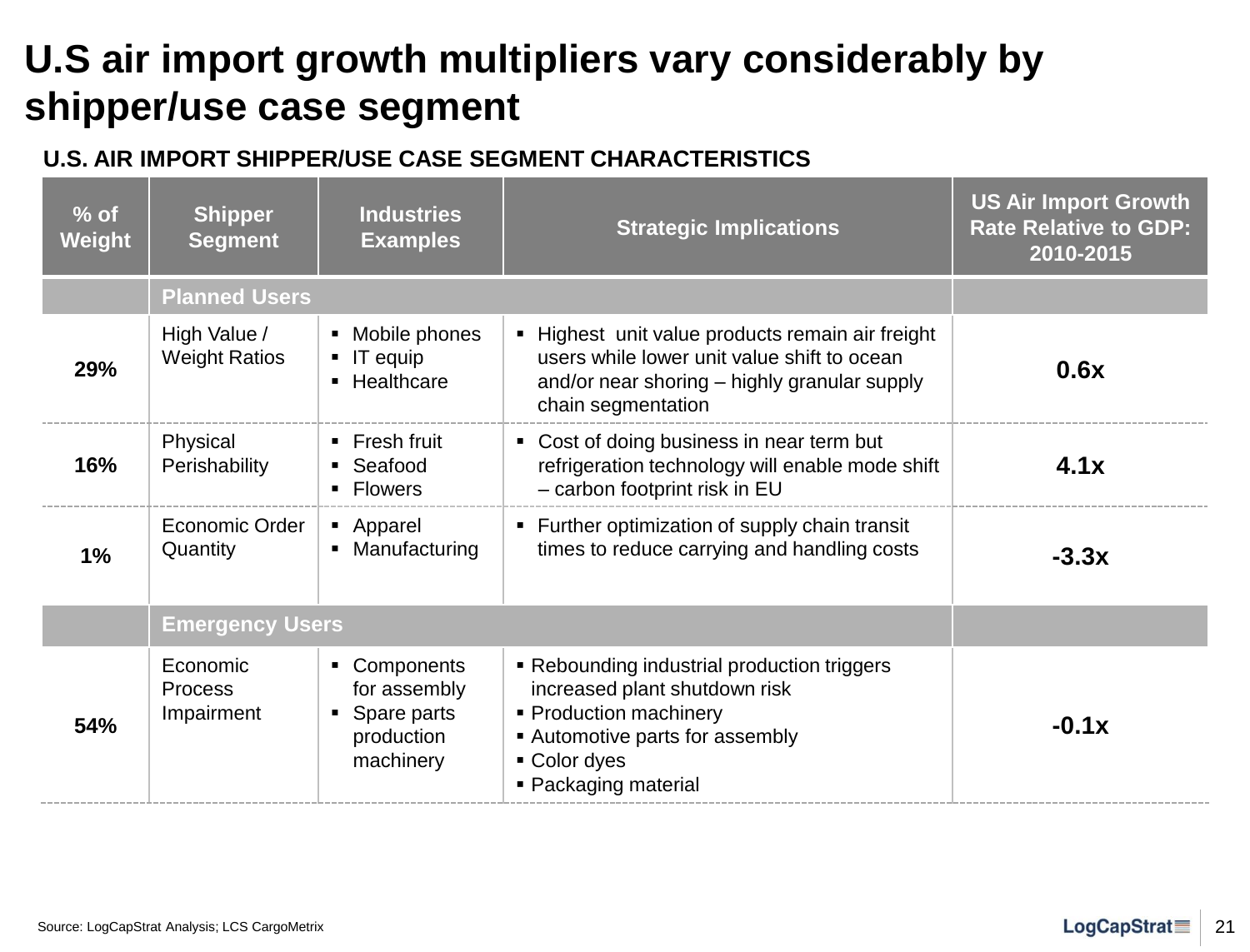## **U.S. air export market potential will vary by destination economy**

### **DESTINATION MARKET CLASSIFICATION BY AIR IMPORT GROWTH PROPENSITY**

|                                                                                                  | <b>Advanced Mature</b><br><b>Destination</b><br><b>Economies</b>                                                                                                  | <b>Developing</b><br><b>Economies</b><br>Dependent on Re-<br><b>Exports</b>                                               | <b>Old Emerging</b><br><b>Markets</b>                                           | <b>New and Almost</b><br><b>Emerging Markets</b>                                                                                          |
|--------------------------------------------------------------------------------------------------|-------------------------------------------------------------------------------------------------------------------------------------------------------------------|---------------------------------------------------------------------------------------------------------------------------|---------------------------------------------------------------------------------|-------------------------------------------------------------------------------------------------------------------------------------------|
| <b>Countries included</b>                                                                        | • North America (CA)<br>$\blacksquare$ Europe<br>$\blacksquare$ JP<br><b>AUNZ</b>                                                                                 | • Northeast Asia (CN,<br>HK, KR, & TW)<br>· NA/EU (MX, CZ, HU,<br>PL)                                                     | Old emerging (BR, ID,<br>IN, PH, TH, RU)                                        | • New examples: (TR, ZA,<br>EG, VN, CO)<br>• Almost (everywhere<br>else)                                                                  |
| <b>Degree of Dependency</b><br>on Re-Exports to NA<br>and EU Markets                             | Bi-lateral air trade<br>between NA and EU has<br>limited dependency on<br>re-exports to advanced<br>economies                                                     | High degree of exposure<br>to high technology<br>component and finished<br>product flow and other<br>manufacturing inputs | Less air-centric re-export<br>risk                                              | Wide range of variation in<br>re-export exposure risk                                                                                     |
| <b>Destination Market</b><br><b>GDP Exposure to</b><br><b>Natural Resources</b>                  | Australia, Canada and<br>Norway are among the<br>highest countries with<br>small populations and<br>resource exposure                                             | Minimal because of net<br>importer status                                                                                 | <b>Brazil and Russia have</b><br>highest exposure among<br>old emerging markets | Gulf States, Central Asia,<br>Nigeria and Venezuela<br>driven by energy                                                                   |
| <b>Economy Ability to</b><br><b>Support Local</b><br><b>Consumption of Air</b><br><b>Imports</b> | Size of local<br>consumption base is high infrastructure projects<br>but incremental growth is and services (e.g.<br>moderate to low due to<br>structural factors | Government spending on<br>defense and health care<br>supports local market)                                               | Wide variation in local<br>consumption economy<br>performance                   | Growing middle class can<br>purchase some branded<br>goods but often substitute<br>for cheaper private label<br>products which lower cost |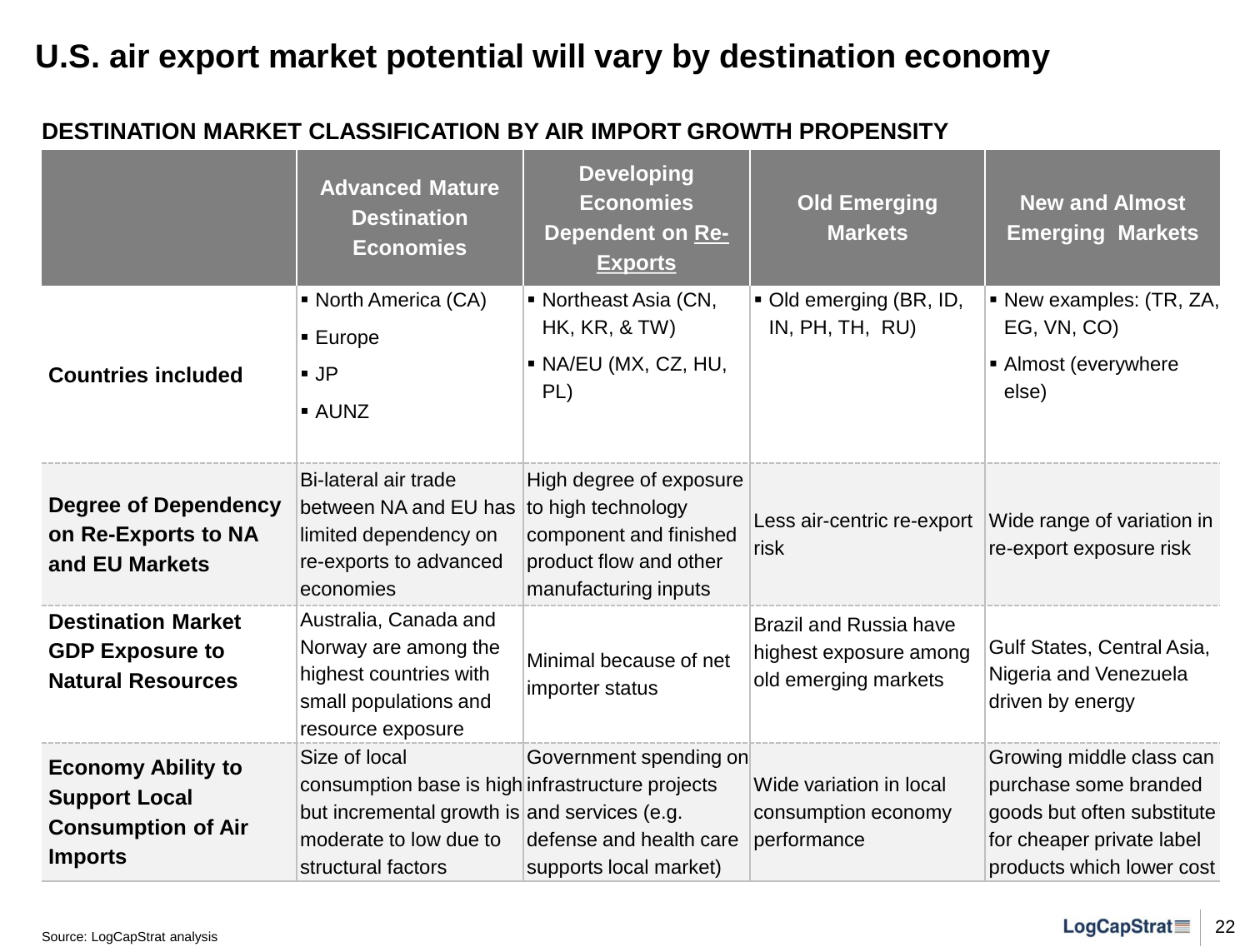## **Forecast U.S. air exports to destination markets is expressed as a multiple of destination GDP by shipper/use case segment**

### **US AIR EXPORT PROPENSITY BY DESTINATION MARKET TYPE**

|                  |                                       | <b>Weighted Average US Air Export/GDP Multiplier</b> |                                       |                                       |                                                  |
|------------------|---------------------------------------|------------------------------------------------------|---------------------------------------|---------------------------------------|--------------------------------------------------|
| $%$ of<br>Weight | <b>Shipper Segment</b>                | <b>Advanced</b>                                      | <b>Developing</b><br><b>Re-Export</b> | <b>Old Emerging</b><br><b>Markets</b> | <b>New and Almost</b><br><b>Emerging Markets</b> |
|                  | <b>Real GDP</b><br>CAGR%              | 2.3%                                                 | 3.0%                                  | 5.5%                                  | 5.7%                                             |
|                  | <b>Planned Users</b>                  |                                                      |                                       |                                       |                                                  |
| 29%              | High Value / Weight<br><b>Ratios</b>  | 1.6x                                                 | 0.3x                                  | 0.1x                                  | $-0.1x$                                          |
| 16%              | Physical<br>Perishability             | 0.3x                                                 | 3.5x                                  | 0.3x                                  | 3.4x                                             |
| 1%               | Economic Order<br>Quantity            | 2.5x                                                 | 1.2x                                  | $-0.6x$                               | 2.4x                                             |
|                  | <b>Emergency</b><br><b>Users</b>      |                                                      |                                       |                                       |                                                  |
| 54%              | <b>Economic Process</b><br>Impairment | 0.7x                                                 | 0.3x                                  | $-0.5x$                               | $-0.2x$                                          |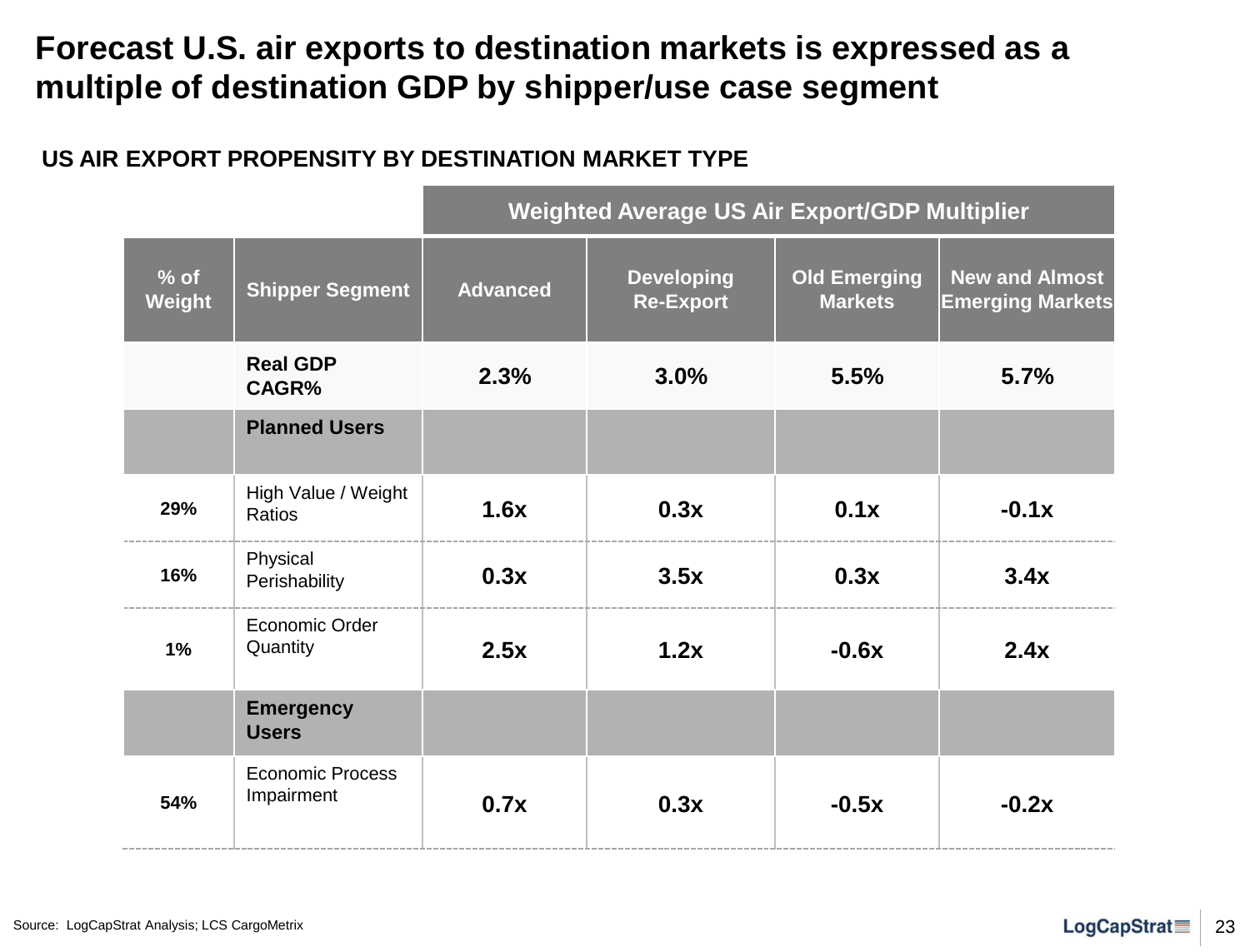### **I. Historical Perspective**

**II. Forecast Assumptions**

**III. Strategic Implications**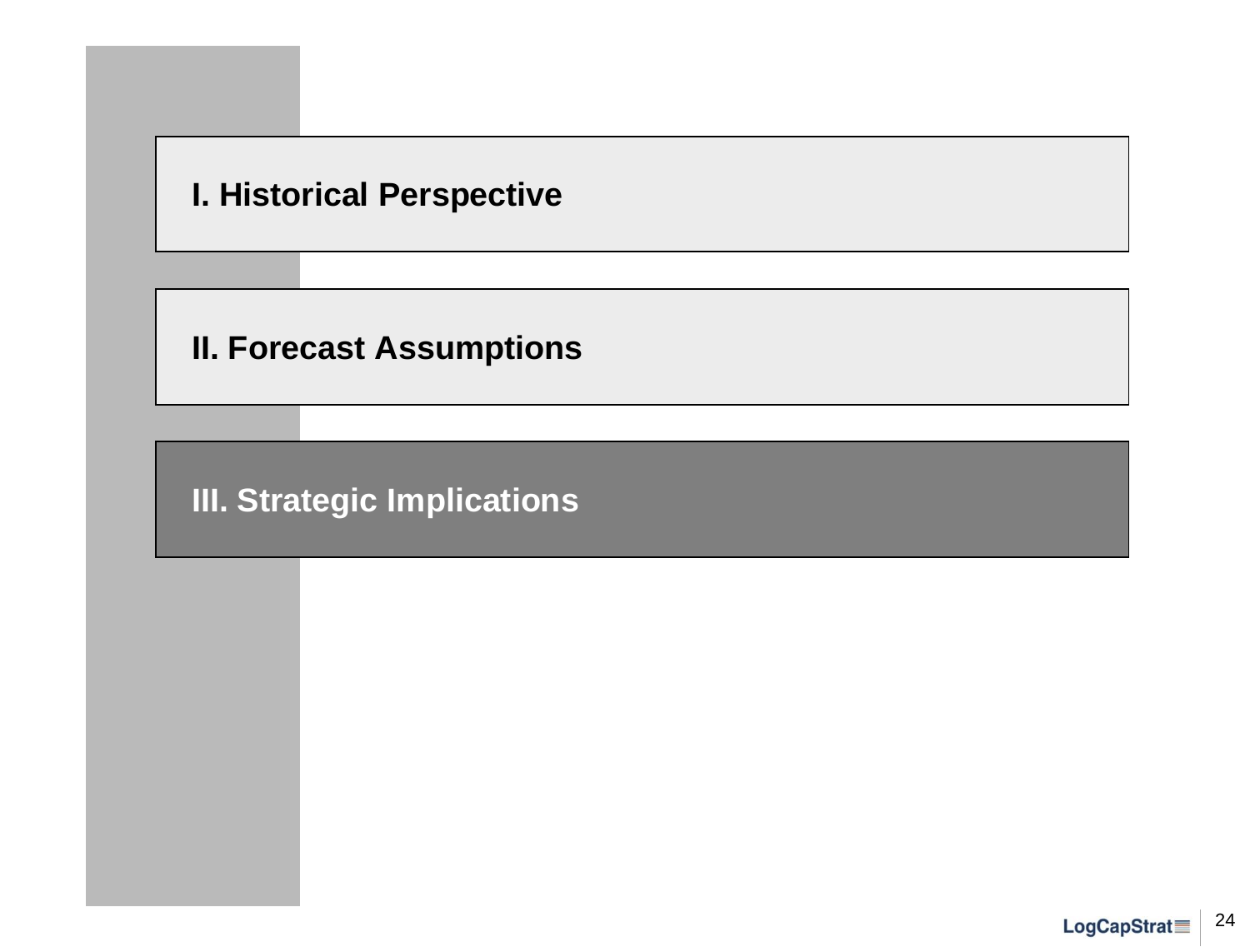## **Belly capacity growth, the need for non-integrated freighters, integrator fleet composition, and seasonality/trade imbalance will impact the air cargo supply curve in 2020**

#### **KEY FACTORS IMPACTING AIR CARGO SUPPLY IN 2020 Belly Capacity Growth Need for Non-Integrated Freighters Integrator Fleet Composition Seasonality & Directional Trade Imbalance** • Belly capacity will outpace freighter capacity growth as passenger air-travel demand grows and freighter orders remain at an all-time low • The ratio of belly capacity per seat will continue to increase due to aircraft design • The need for non-integrated freighters will continue to exist due lot/shipment size, directionality, and seasonality • Belly capacity has yet to exceed freighter total capacity and has its limitations (e.g. B777 belly pallet space makes it difficult for forwarders to achieve economies of scale) • UPS, FDX and DHL control significant portion of freighter fleet with Chinese integrators and Amazon as new market entrants • Integrators will likely augment fleets with B777s over B747-8s; the future supply curve will look different as the B747-400 retires and capacity shrinks • International seasonality for consumer products will likely continue to change as consumers order more efficiently • Directional imbalance, which has historically been driven by China, could be affected by changes in China's export as a percentage of imports

File Path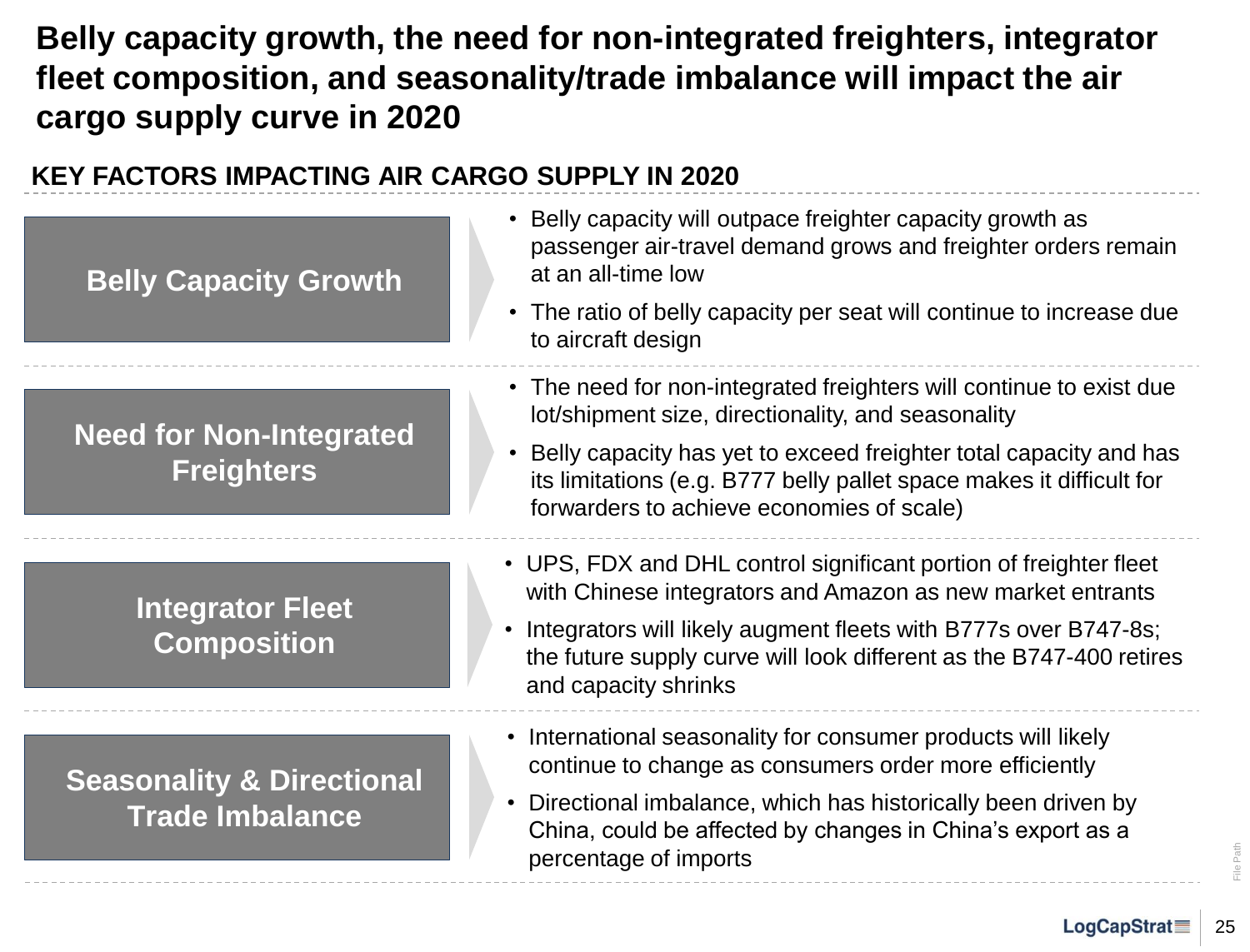## **Freight forwarders must know their costs and invest in automation and analytics to effectively compete in the transforming supply/demand landscape**

### **KEY IMPLICATIONS: FREIGHT FORWARDERS**

**Given that freight forwarding is a buy/sell-spread business optimized by consolidationarbitrage mix, forwarders need state-of-the-art technology in order to maintain service levels and prevent customers from defecting to integrators**.



### **Key Implications:**

- Due to industry trends, it is likely that shipment sizes that forwarders handle will decrease
- Forwarders will need to keep costs low to service various HAWB and MAWB sizes
- As the cost of technology decreases, forwarders should make critical investments in automation, IT, and analytics in order to better serve customers, manage costs, and preserve margins

File Path